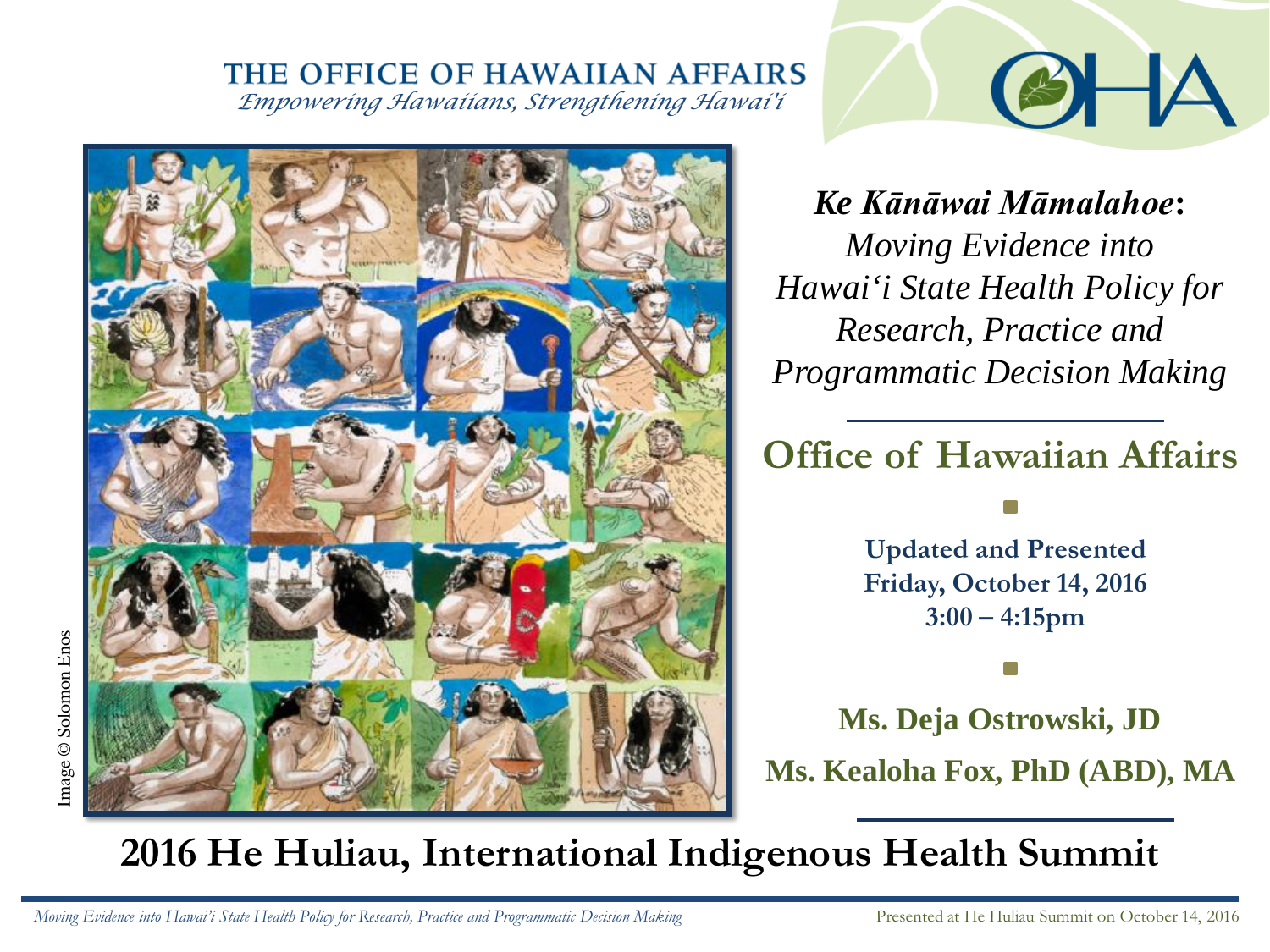# **PRESENTATION SUMMARY**

Research shows that there is a Native Hawaiian public health crisis where 44% Native Hawaiians adults are obese and 75% Native Hawaiians are at risk of becoming obese – higher than any other ethnic group in the state. The Office of Hawaiian Affairs (OHA) is committed to working to improve the health and well-being of Native Hawaiians through strategic approaches that integrate culture. OHA's approach is rooted in a holistic understanding of **mauli ola**: *that the entirety of our wellbeing contributes to the health of ourselves and the larger community*. By empowering partners both inside the health field and other areas, we seek to improve state policy that leads to effective use of resources and better health outcomes for all.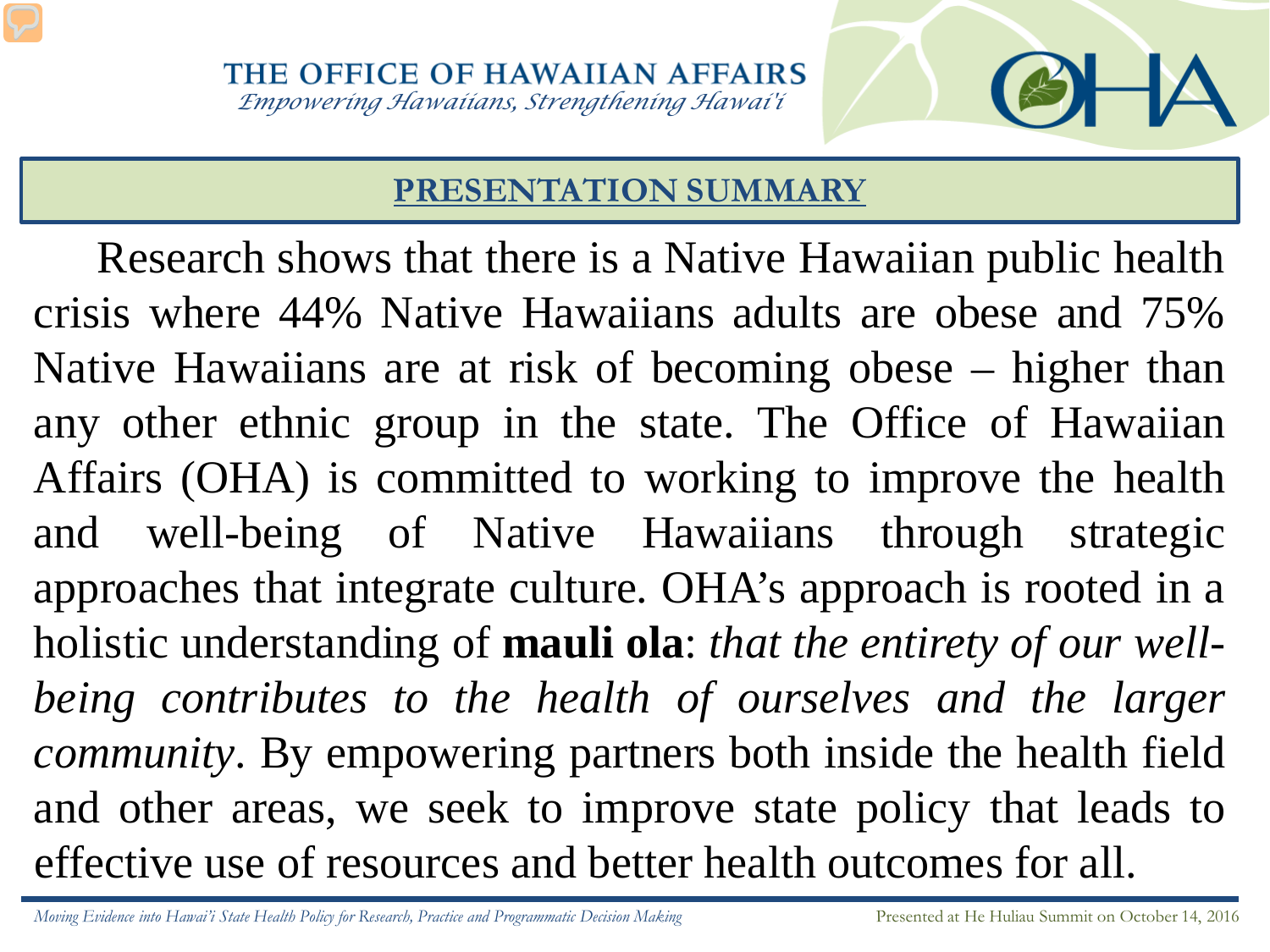*Empowering Hawaiians, Strengthening Hawai'i*

## **OHA RESEARCH & DATA**

Figure 1. Native Hawaiian Population Trends in Hawai'i: 1778–2010



Sources. Schmitt, 1968, 1970, 1977. Hope & Hope, 2003. U.S. Census Bureau, 2010. KALA, 2014.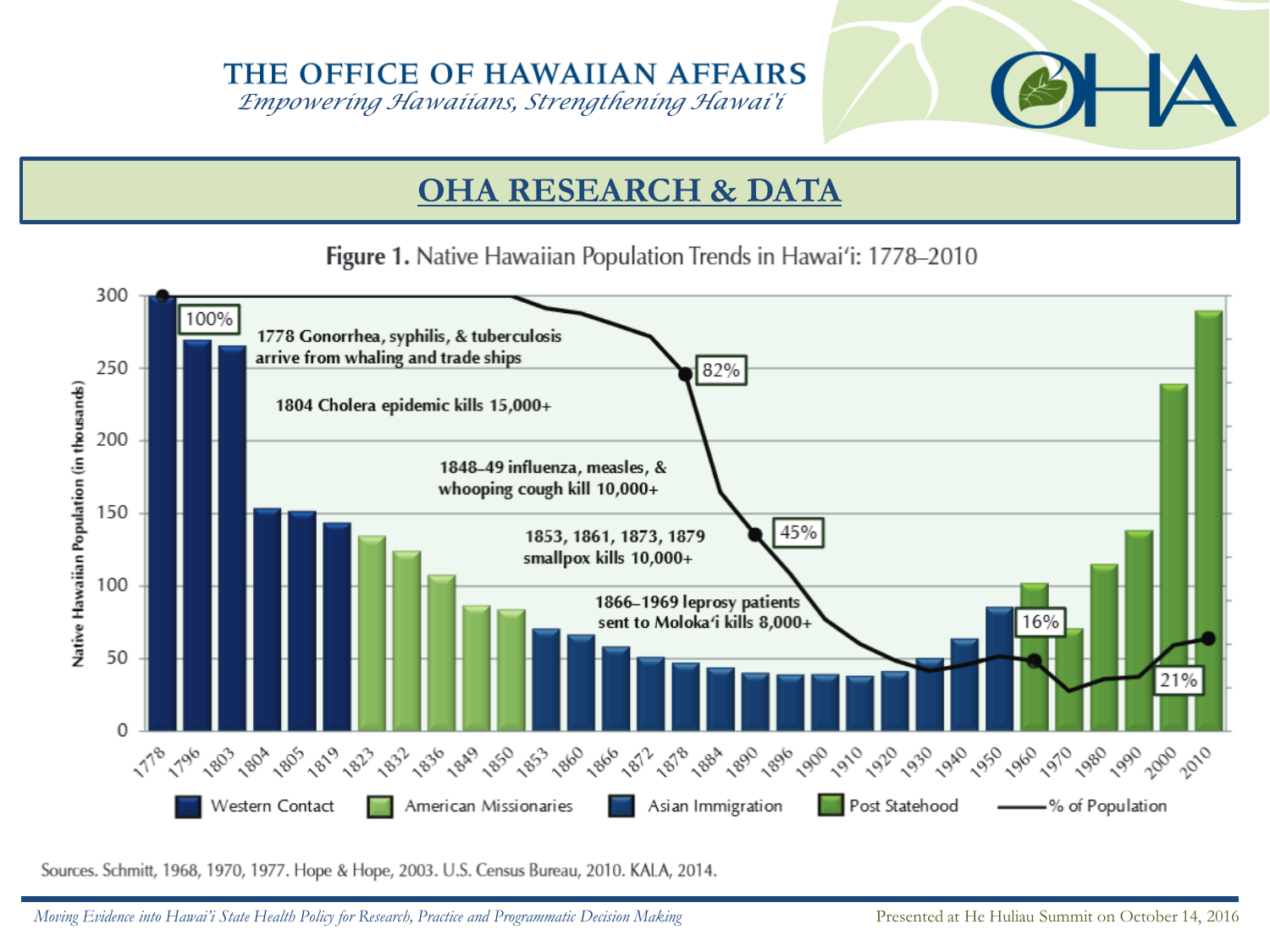*Empowering Hawaiians, Strengthening Hawai'i*

# **SELECTED CHRONIC & OTHER HEALTH CONDITIONS**

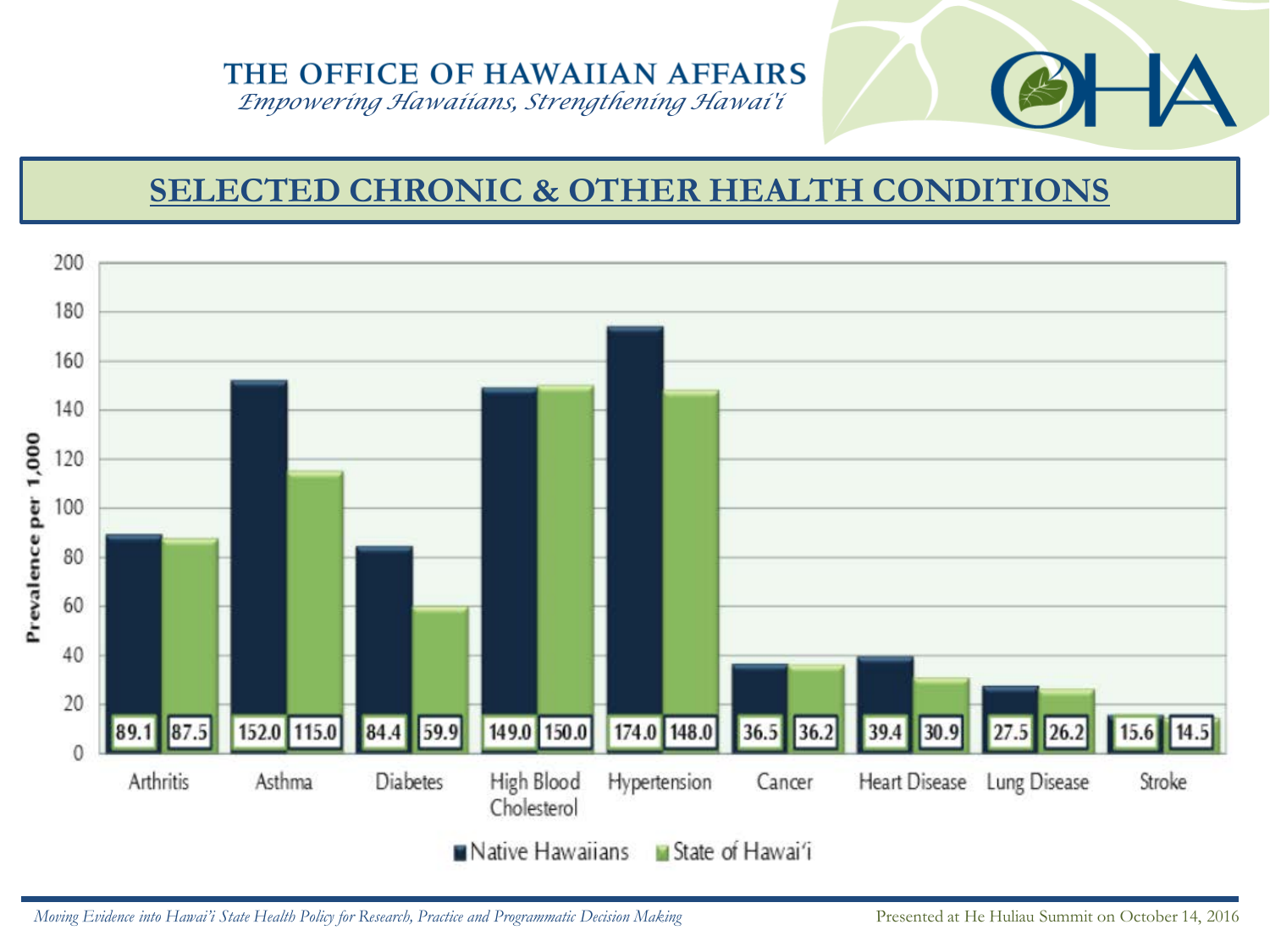*Empowering Hawaiians, Strengthening Hawai'i*

# **LAYERS OF WELL-BEING**



*A* **An Ecological Model Of Native Hawaiian Well-Being.**

> This model examines each of these arenas in relation to achieving and sustaining Native Hawaiian well-being.

Source: McGregor, D., Morelli, P. T., Matsuoka, J. K., Rodenhurst, R., Kong, N., Spencer, M.S. (2003). Pacific Health Dialog. An Ecological Model of Native Hawaiian Well-being, *10*(2), 106-28.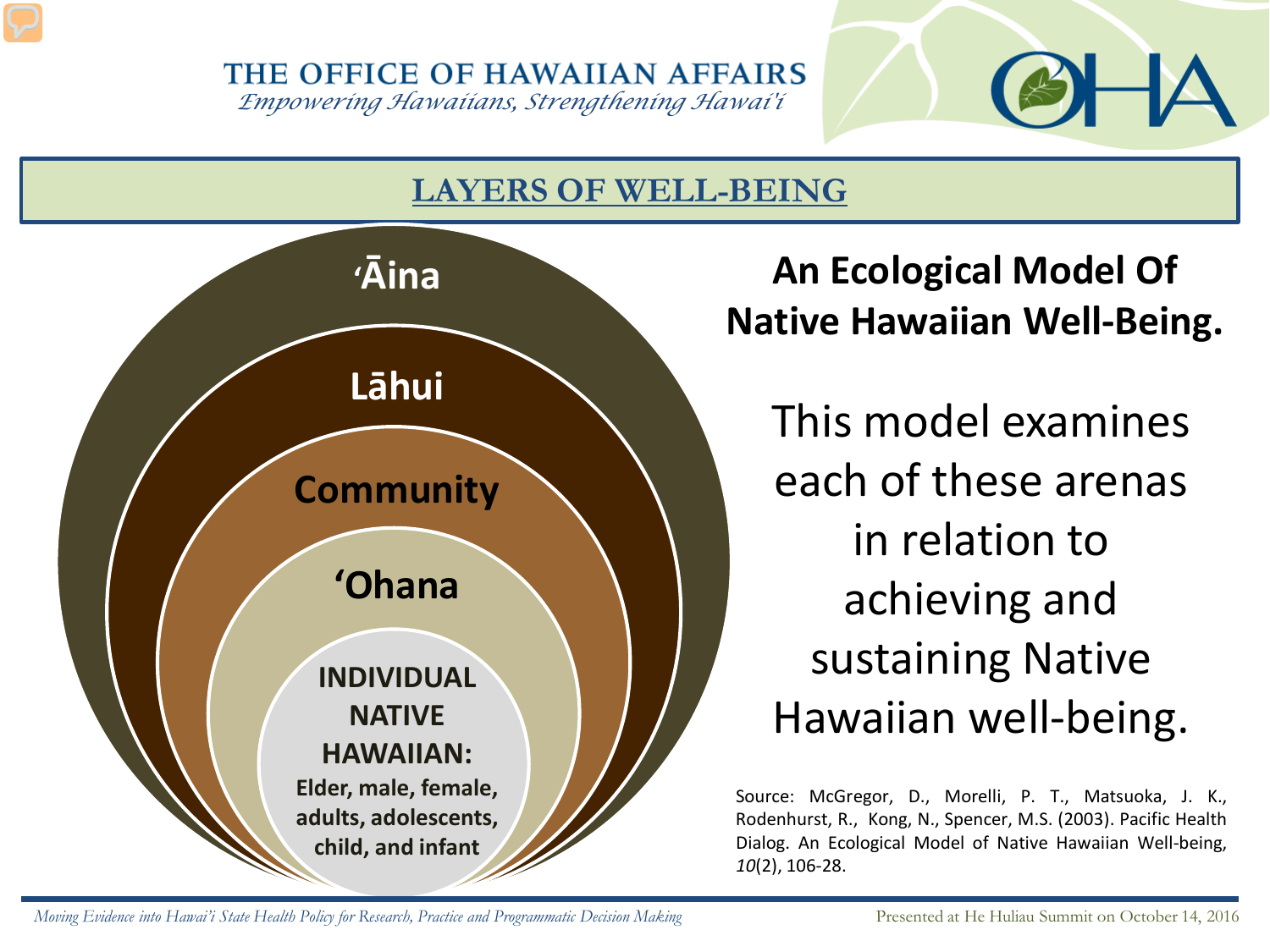*Empowering Hawaiians, Strengthening Hawai'i*

## **ROLE OF ADVOCACY AT OHA**

OHA's advocacy role is to effectively identify, assess, and monitor internal and external policy that may impact Native Hawaiian health and well-being.

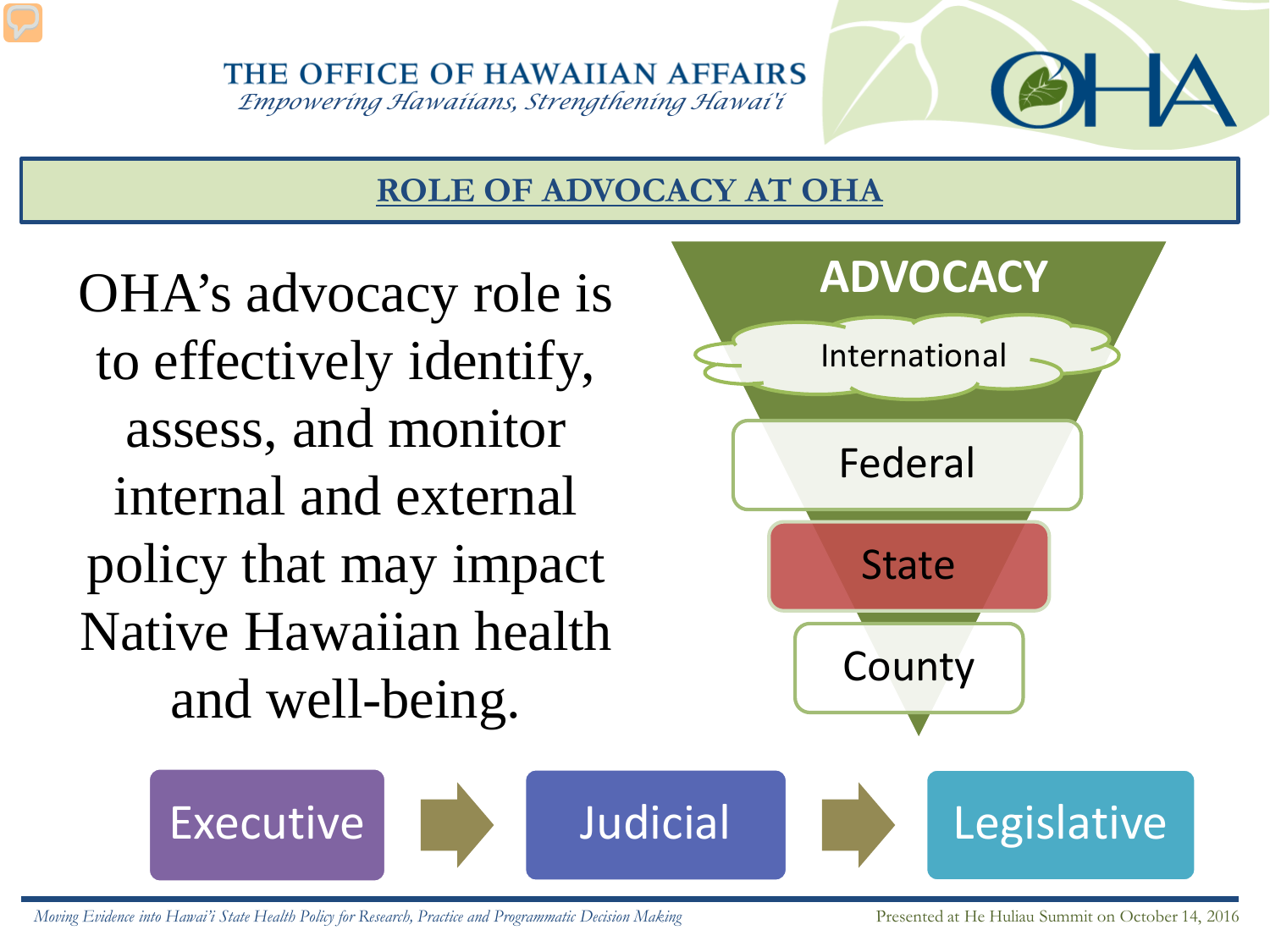*Empowering Hawaiians, Strengthening Hawai'i*



# **INTEGRATING HEALTH POLICY**

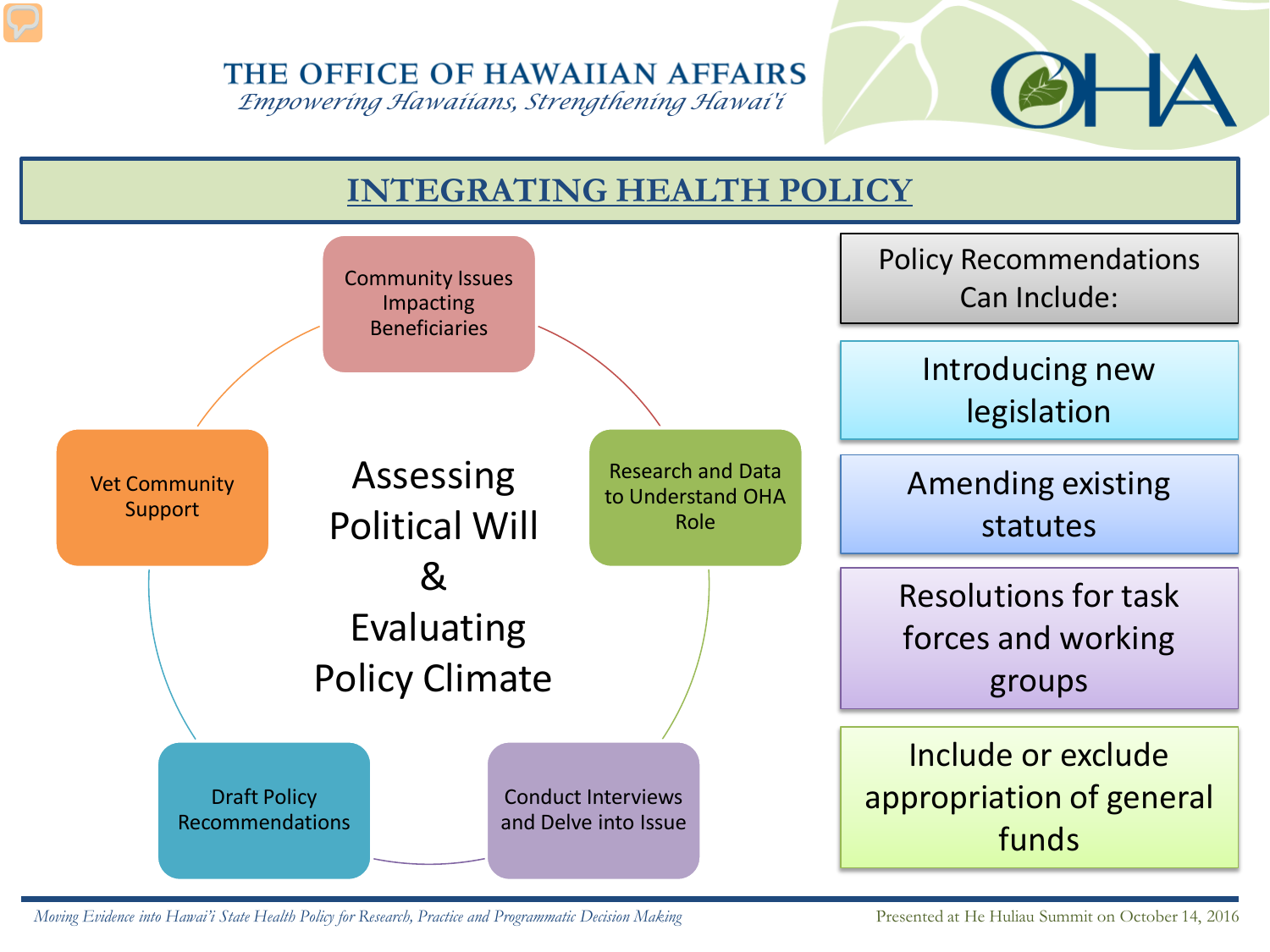*Empowering Hawaiians, Strengthening Hawai'i*

# **TRIANGULATING HEALTH POLICY: STRATEGY CONSIDERATIONS**

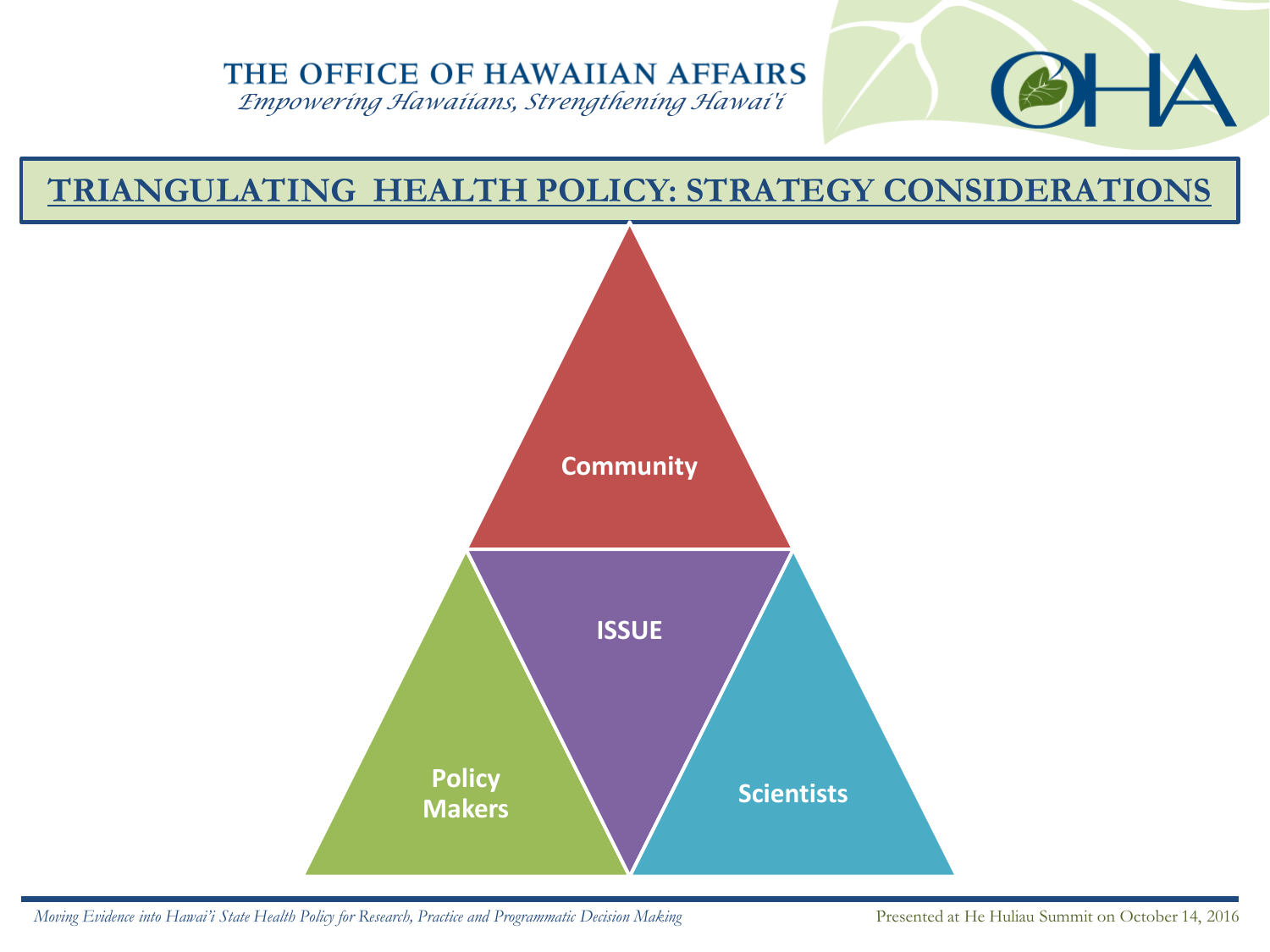*Empowering Hawaiians, Strengthening Hawai'i*

## **APPLYING THE HEALTH POLICY TOOLBOX**

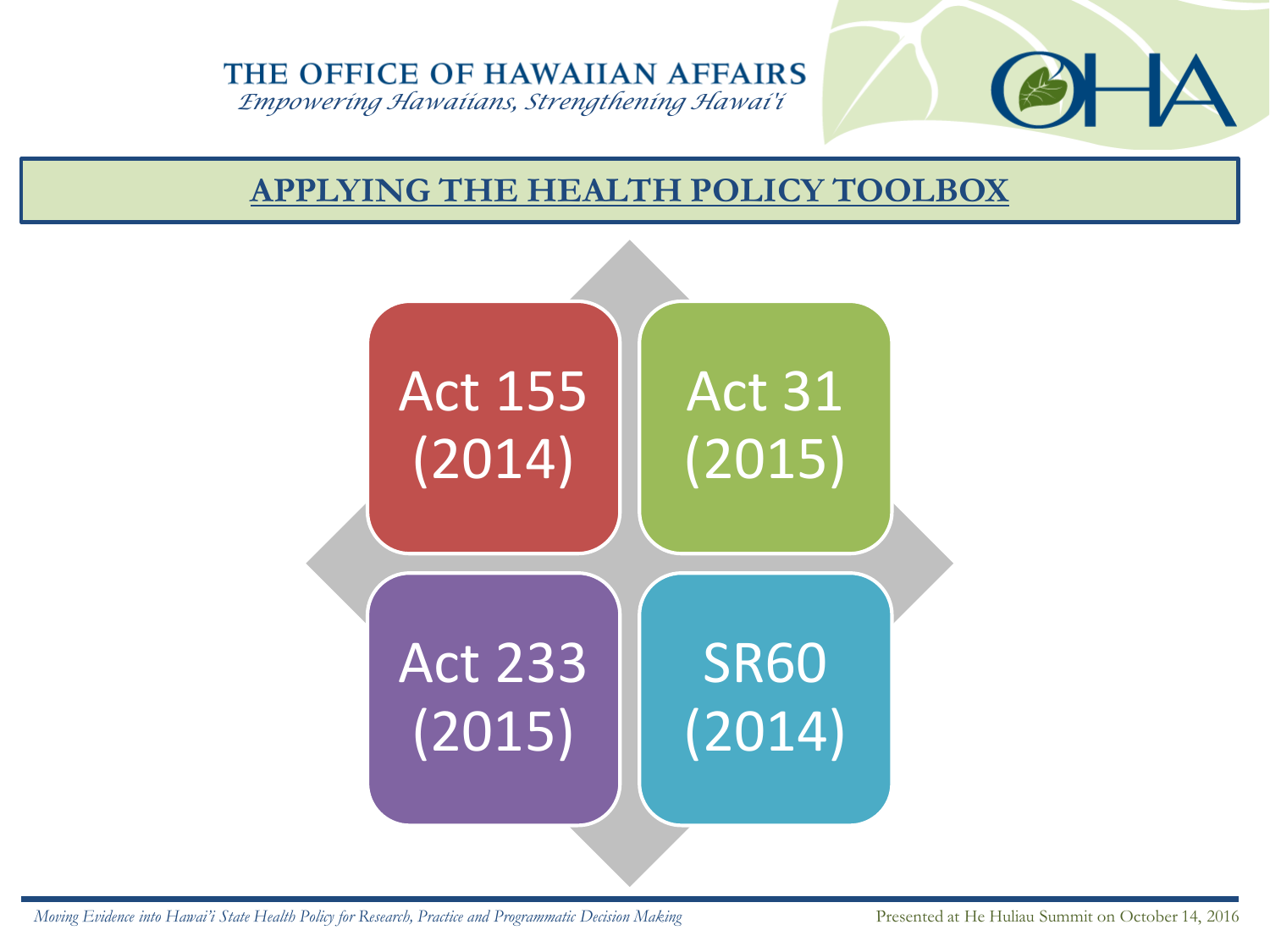*Empowering Hawaiians, Strengthening Hawai'i*

# Health Policy Workshop

Please group by 3-4 people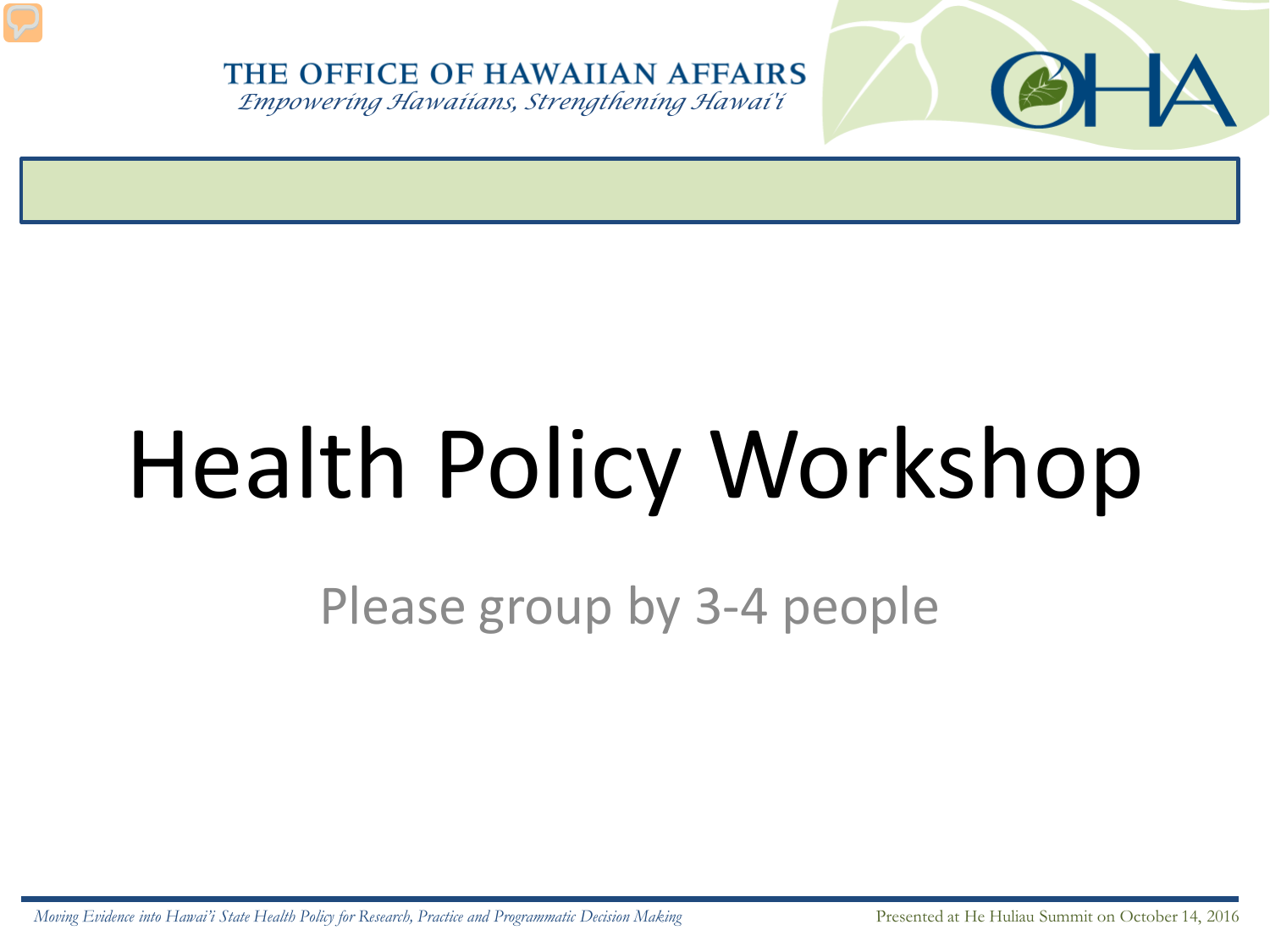# **SCENARIO**

# **An organization is asking the Hawai'i State Legislature for general funds for a state-wide project start-up:**

This organization is seeking reimbursement from private insurance companies and Medicaid for behavioral health treatment utilizing indigenous connection to the ʻāina (land and water). Adolescent Kānaka Maoli (Native Hawaiian) participants in this program have been previously diagnosed with depression for at least 12 consecutive months. These teenagers are currently non-compliant with their treatment plan (includes not taking medication, refusal to attend group therapy, no family involvement, etc.). Preliminary success has been observed from a community workshop day.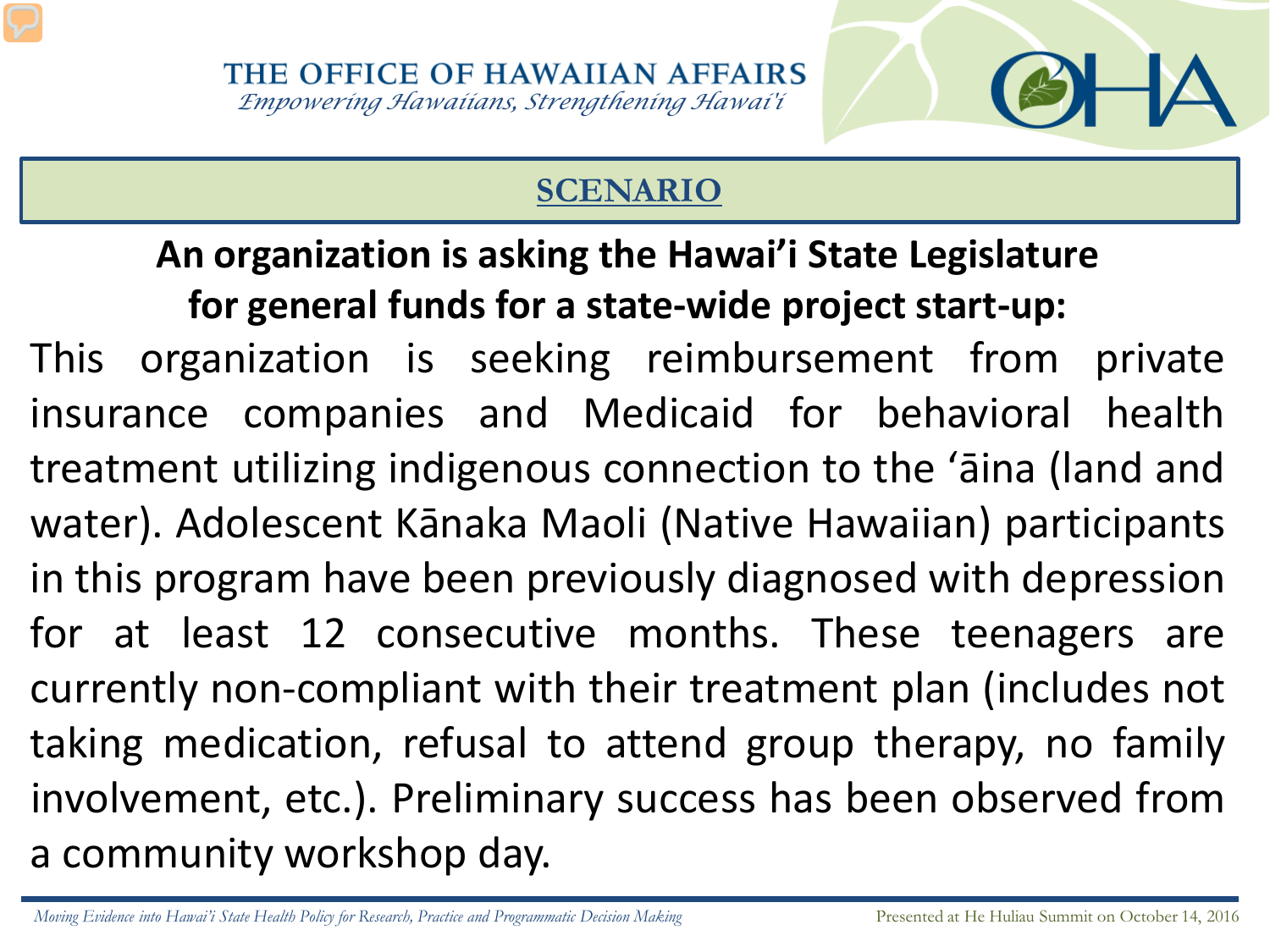*Empowering Hawaiians, Strengthening Hawai'i*

#### **ROLES**

#### Within small groups you will be assigned a key role to play and discuss the scenario prompt:





*These folks will review the proposal to approve the maintenance funds through reimbursement.*

**Government officials: The who matters to them**

*These folks will review the proposal to approve the start-up general funds.* 

**Community experts: The how matters to them**



*These folks will scope the project with health care professionals as a pilot proposal. They possess indigenous expertise about cultural and land-based practices.*

**Health care professionals: The why matters to them**



*These folks will scope the project with community experts as a pilot proposal. They have specific knowledge about depression and non-compliance.*

*Note: These activities and roles are meant to illustrate the paradigm extremes and do not represent our idea of collaborative balance.*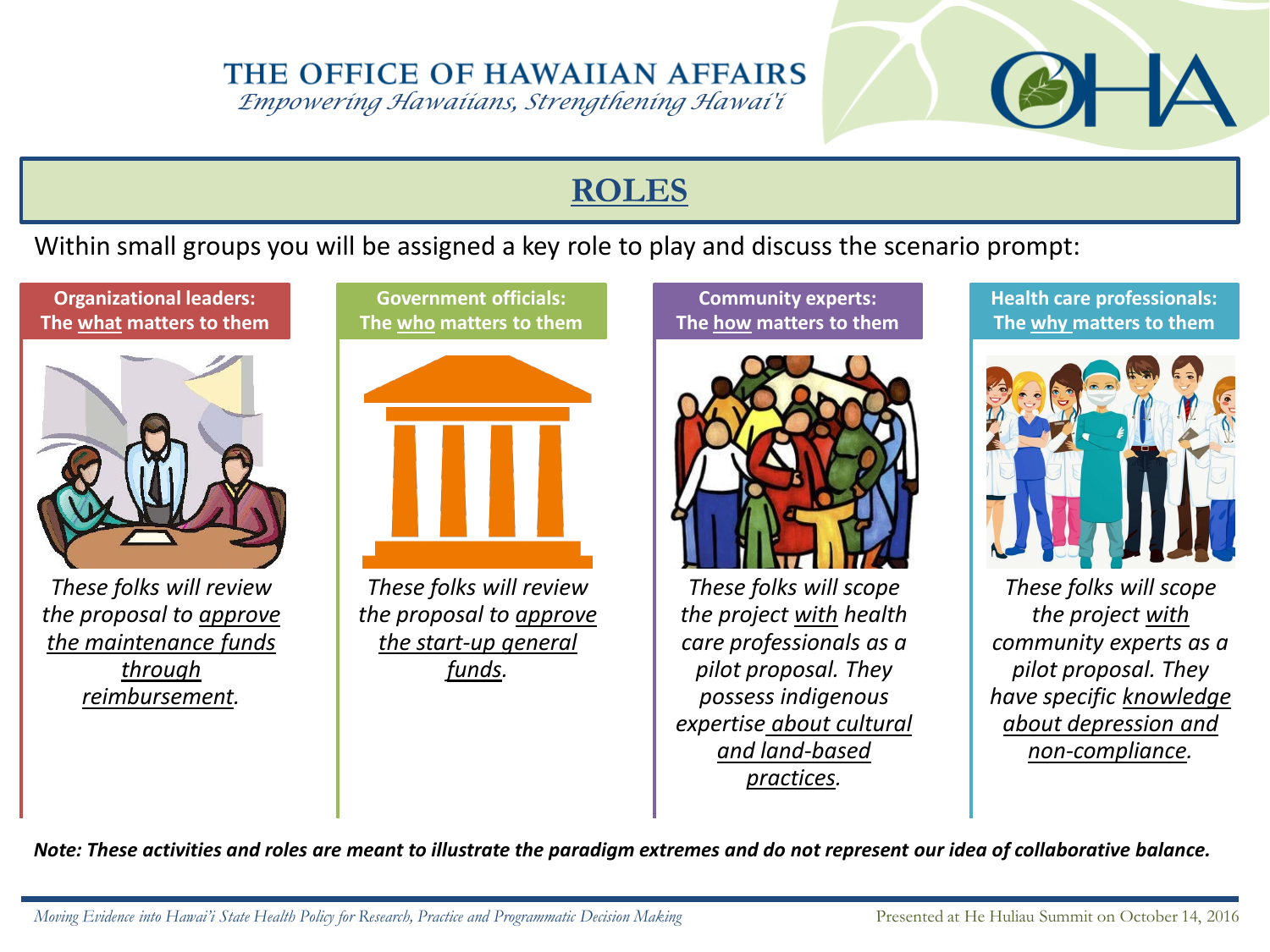# **ACTIVITY**

- 1. Discuss the pilot program from your role perspective
- 2. Present evidence to stakeholders
- 3. Ask questions of stakeholders
- 4. Make a final decision to

a) approve b) deny c) defer

5. Share final recommendation to the large group in 15 mins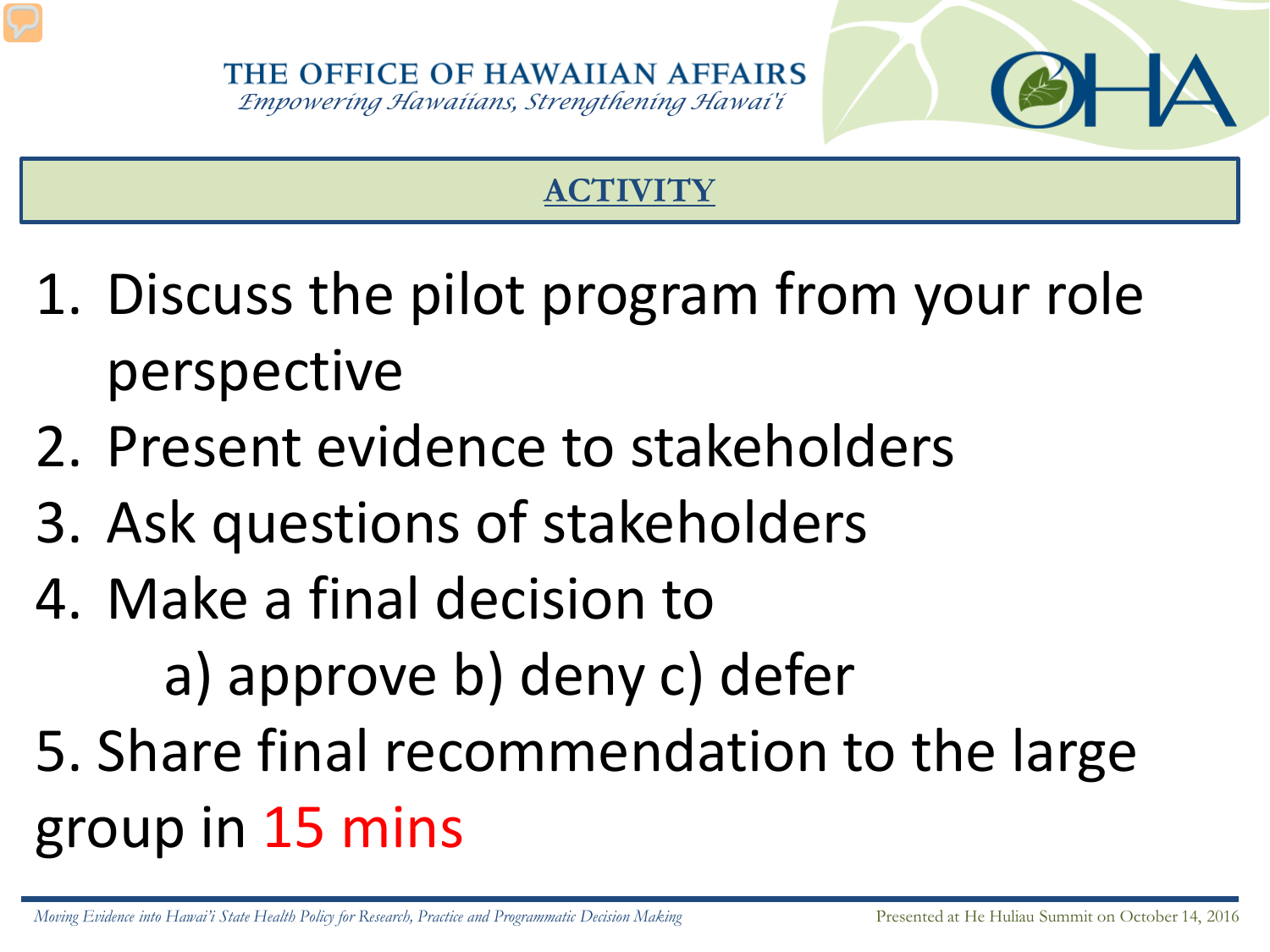THE OFFICE OF HAWAIIAN AFFAIRS *Empowering Hawaiians, Strengthening Hawai'i*



| What is the evidence<br>you need to know to<br>make a decision to<br>approve/deny/defer<br>the pilot program<br>request? | Who was actually<br>involved in the<br>decision to<br>approve/deny/defer<br>the request? | <b>What is the final</b><br>recommendation<br>from the<br>stakeholders? How<br>did you get there? |
|--------------------------------------------------------------------------------------------------------------------------|------------------------------------------------------------------------------------------|---------------------------------------------------------------------------------------------------|
| Did everyone in the<br>group get a vote?<br>Did everyone in the<br>group offer expert<br>testimony?                      | What are the gaps?<br><b>What is missing?</b><br>Who else should<br>have been there?     | What are the<br>potential and real<br>outcomes of this<br>pilot program?                          |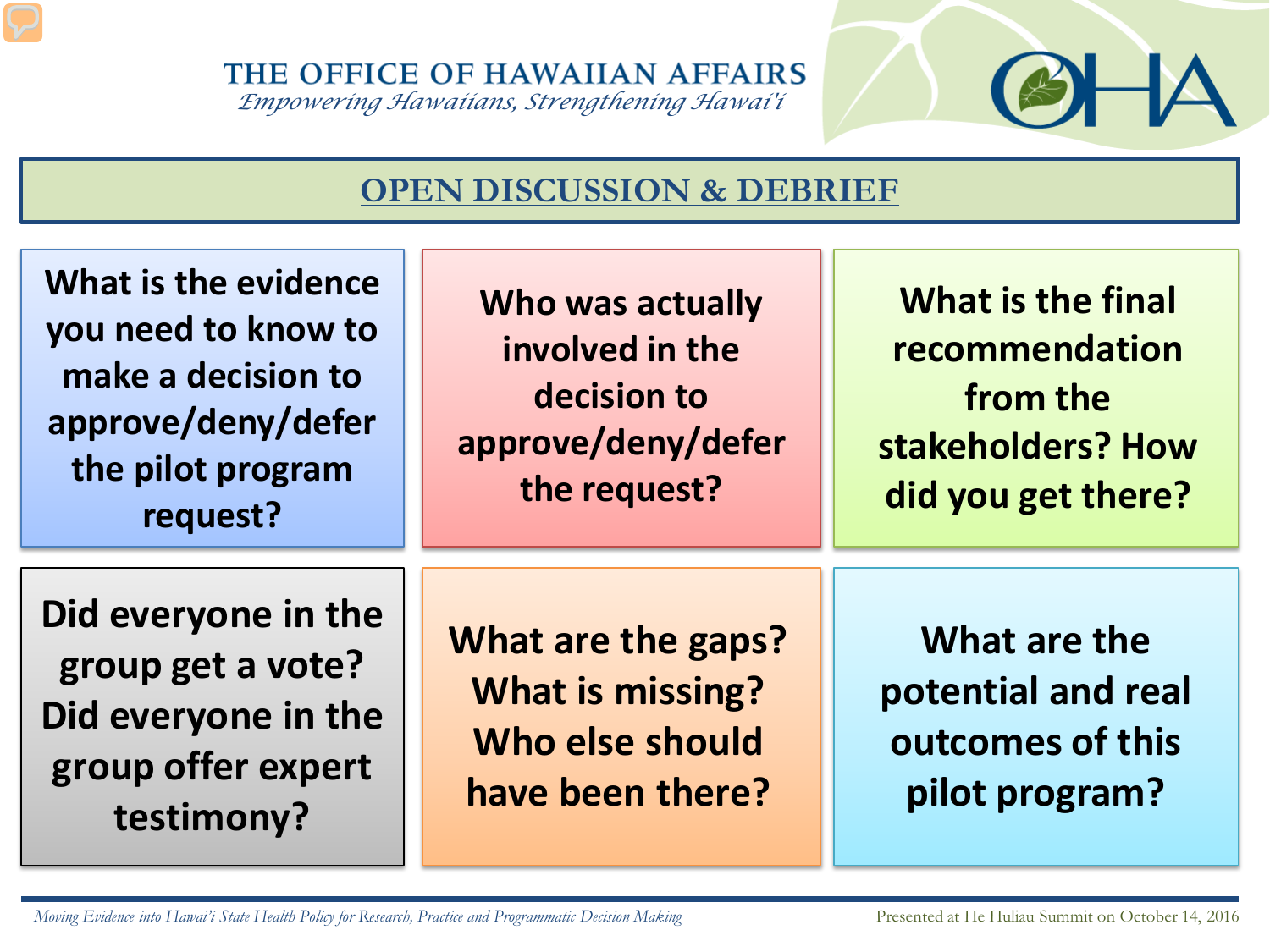*Empowering Hawaiians, Strengthening Hawai'i*



*Moving Evidence into Hawai'i State Health Policy for Research, Practice and Programmatic Decision Making* Presented at He Huliau Summit on October 14, 2016

۳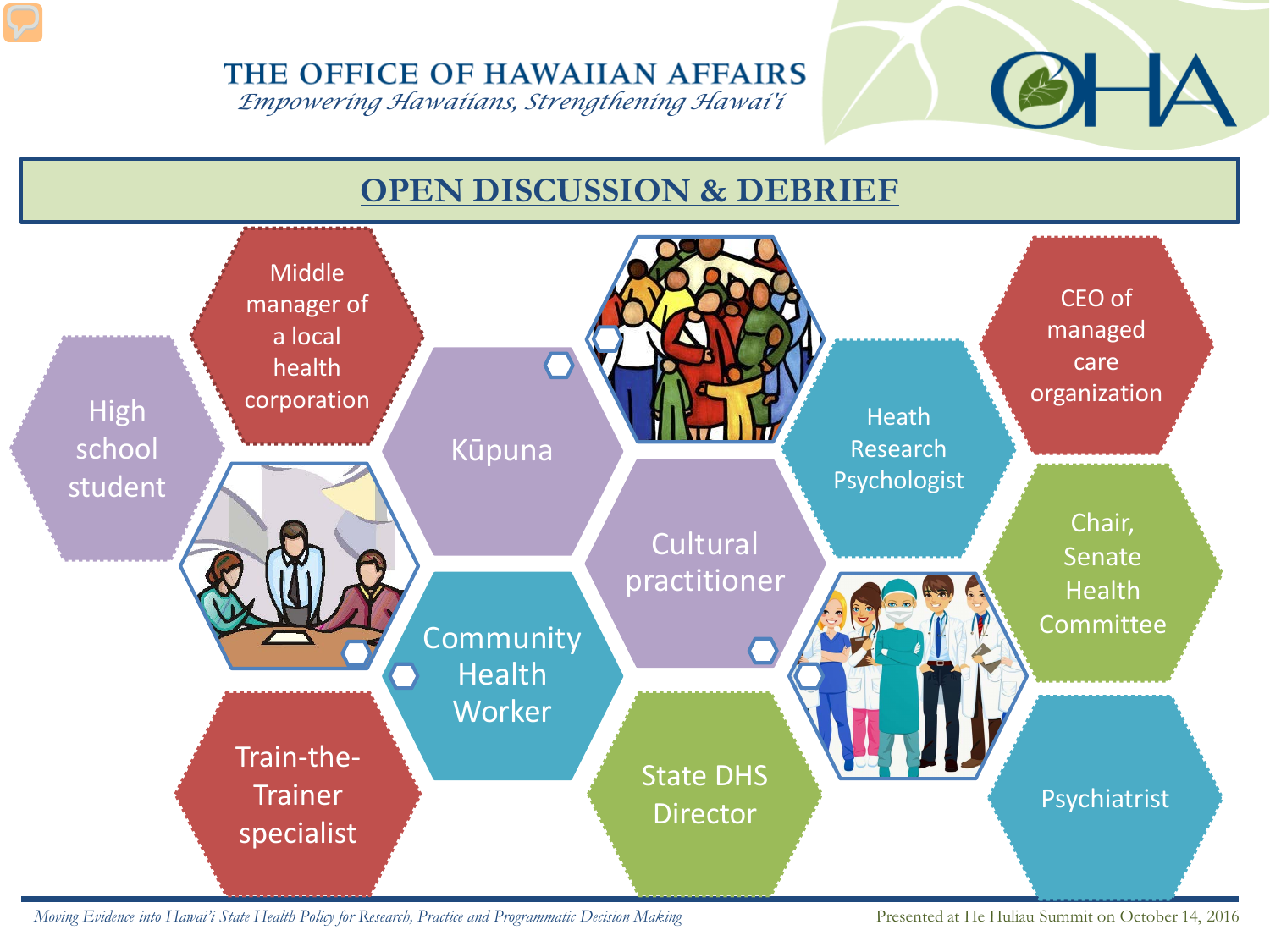*Empowering Hawaiians, Strengthening Hawai'i*

# **OPEN DISCUSSION**

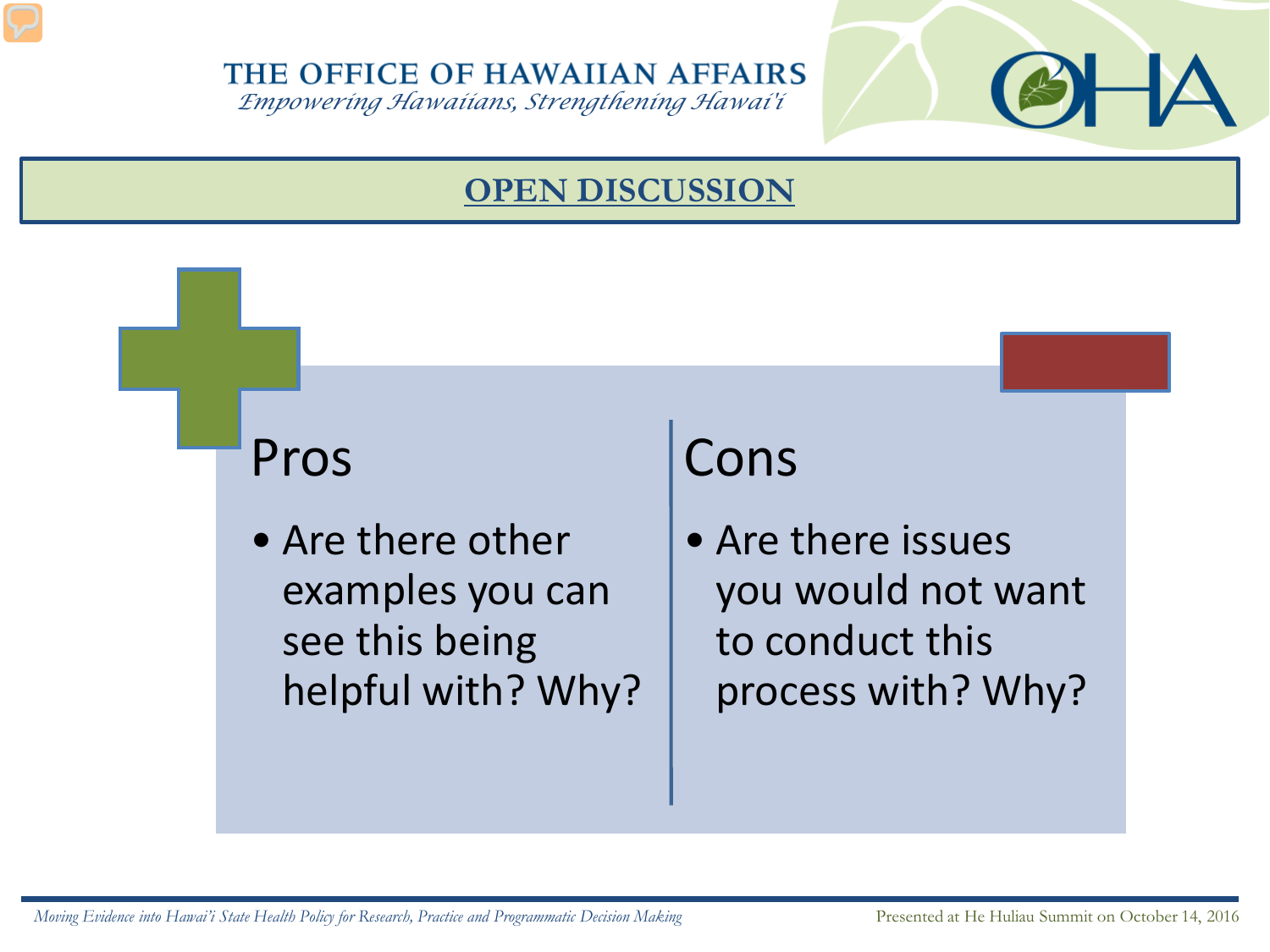*Empowering Hawaiians, Strengthening Hawai'i*



## **COMMUNITY-BASED POLICY PROCESS**